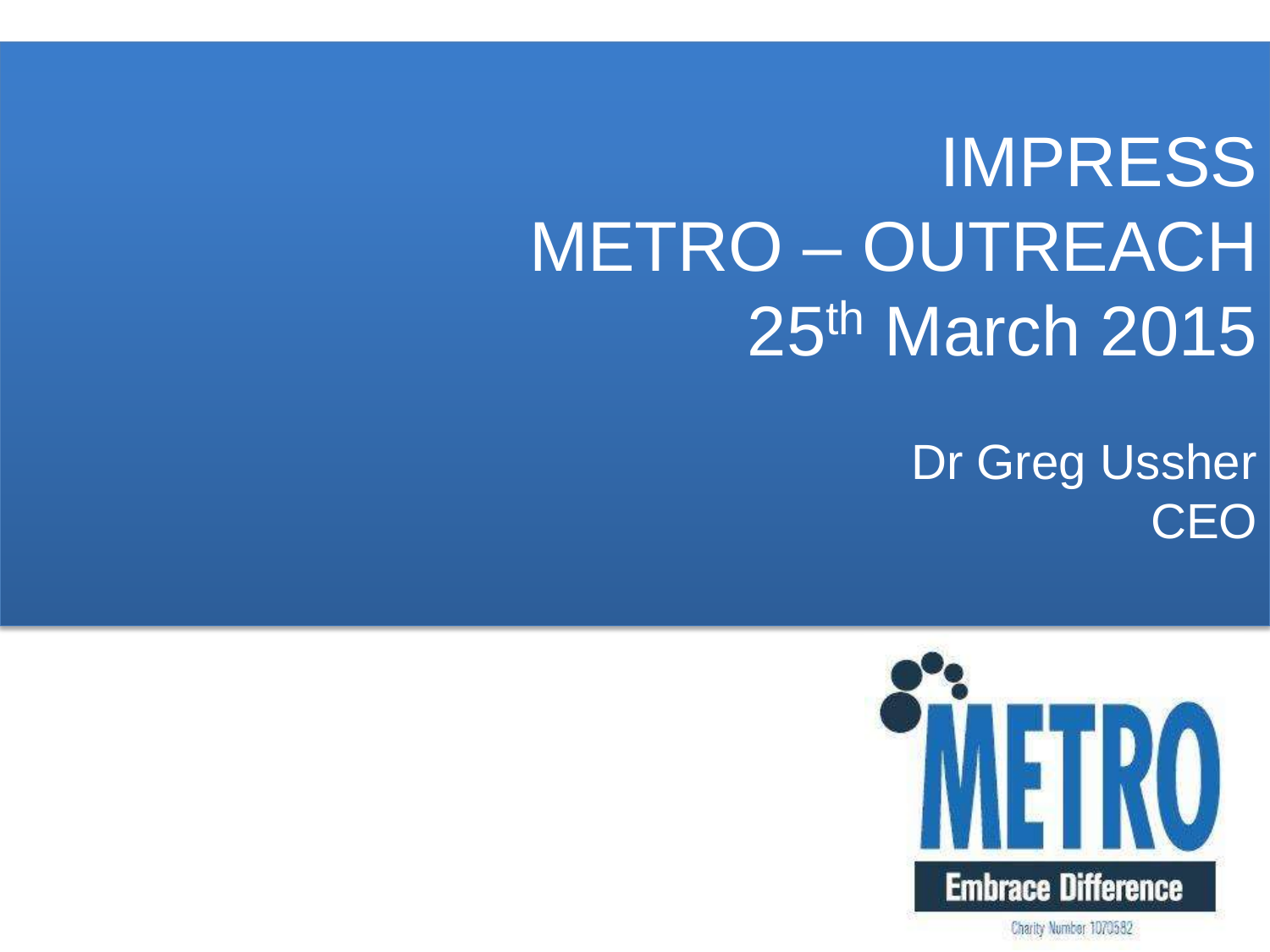#### METRO: About Us

METRO is a leading equality & diversity charity, providing health, community & youth services across London & the South East & national & international projects.



Charity Number 1070582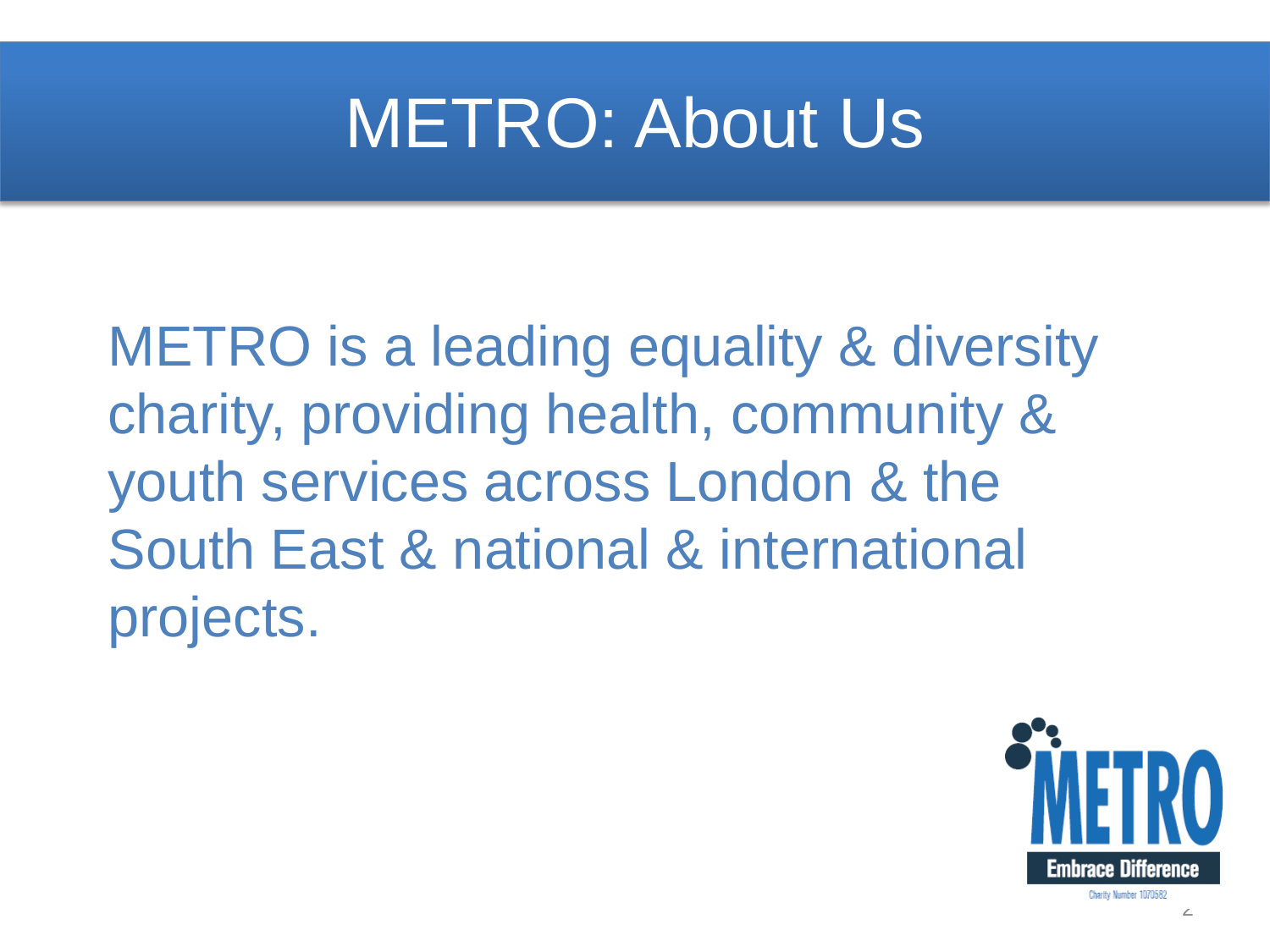#### METRO: About Us

We work with anyone experiencing issues related to gender, sexuality, diversity or identity and promote health, wellbeing, equality & participation through five domains:

- **METRO Youth**
- **METRO HIV**
- **METRO Sexual & Reproductive Health**
- **METRO Mental Health & Wellbeing**
- **METRO Community**

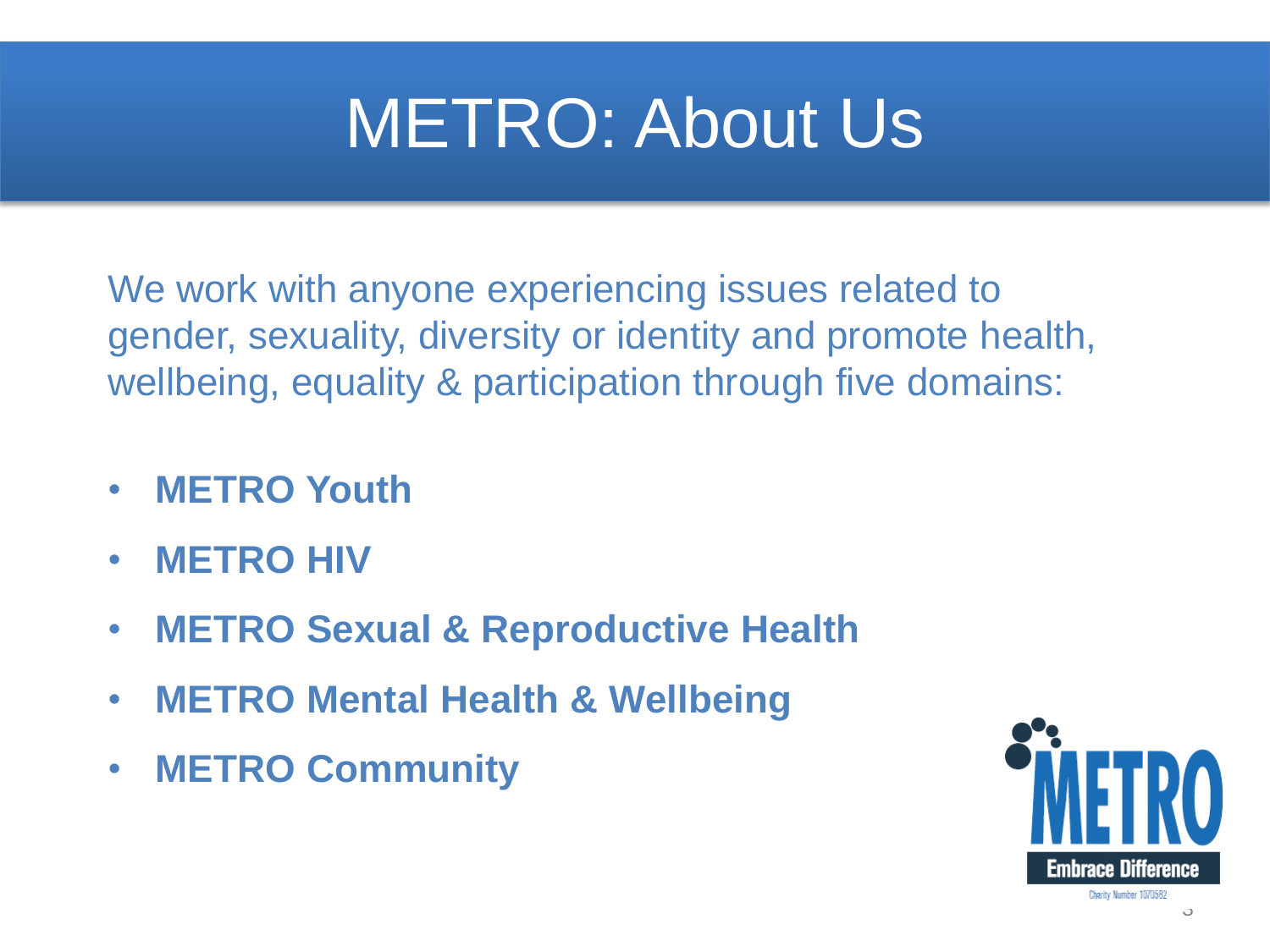# METRO: IMPRESS

#### METRO provided:

- 12 days of Rapid HIV testing in 12 different locations across Kent and Medway, encouraging people to test
- Result in 60 seconds
- Outreach and promotion on HIV, dispelling myths about HIV including risk, transmission and diagnosis
- Free condoms
- Promoted safer sexual health behaviour
- Referrals to other services as necessary such contraception services

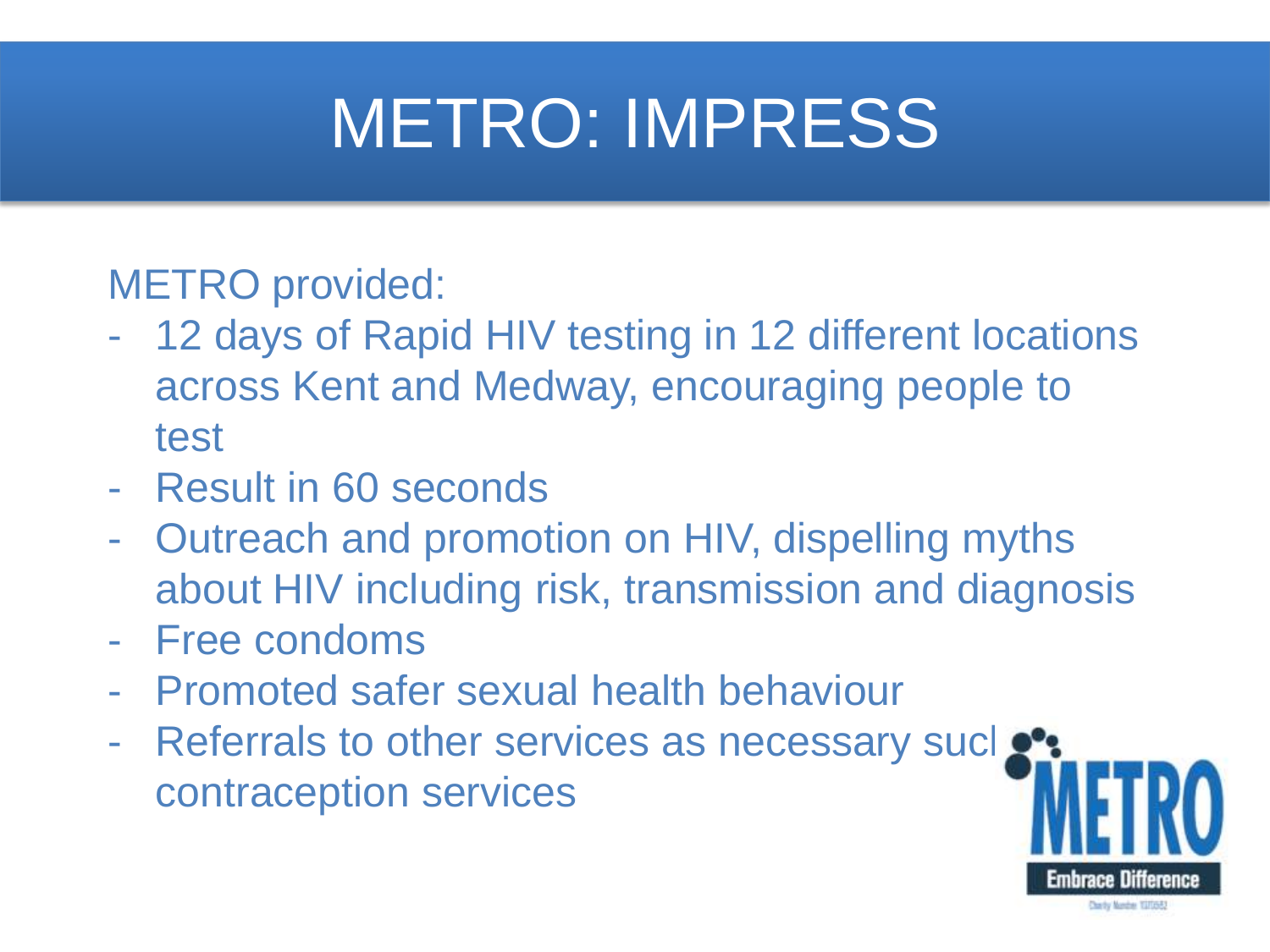# METRO: HIV Outreach

Outreach – what does METRO provide that's different?

- Links into communities that are less likely to access services and more likely to have poorer health outcomes
- Peer-led opportunities to test that encourages communities to test (such as LGBTQ, BME)
- Provides opportunities to test outside of social and health circles (not at GP or local clinic) for fear of discrimination
- Provides opportunities to those who believe th no recourse to public funds
- Challenge perceptions of HIV and testing
- Engages **men** more than other services

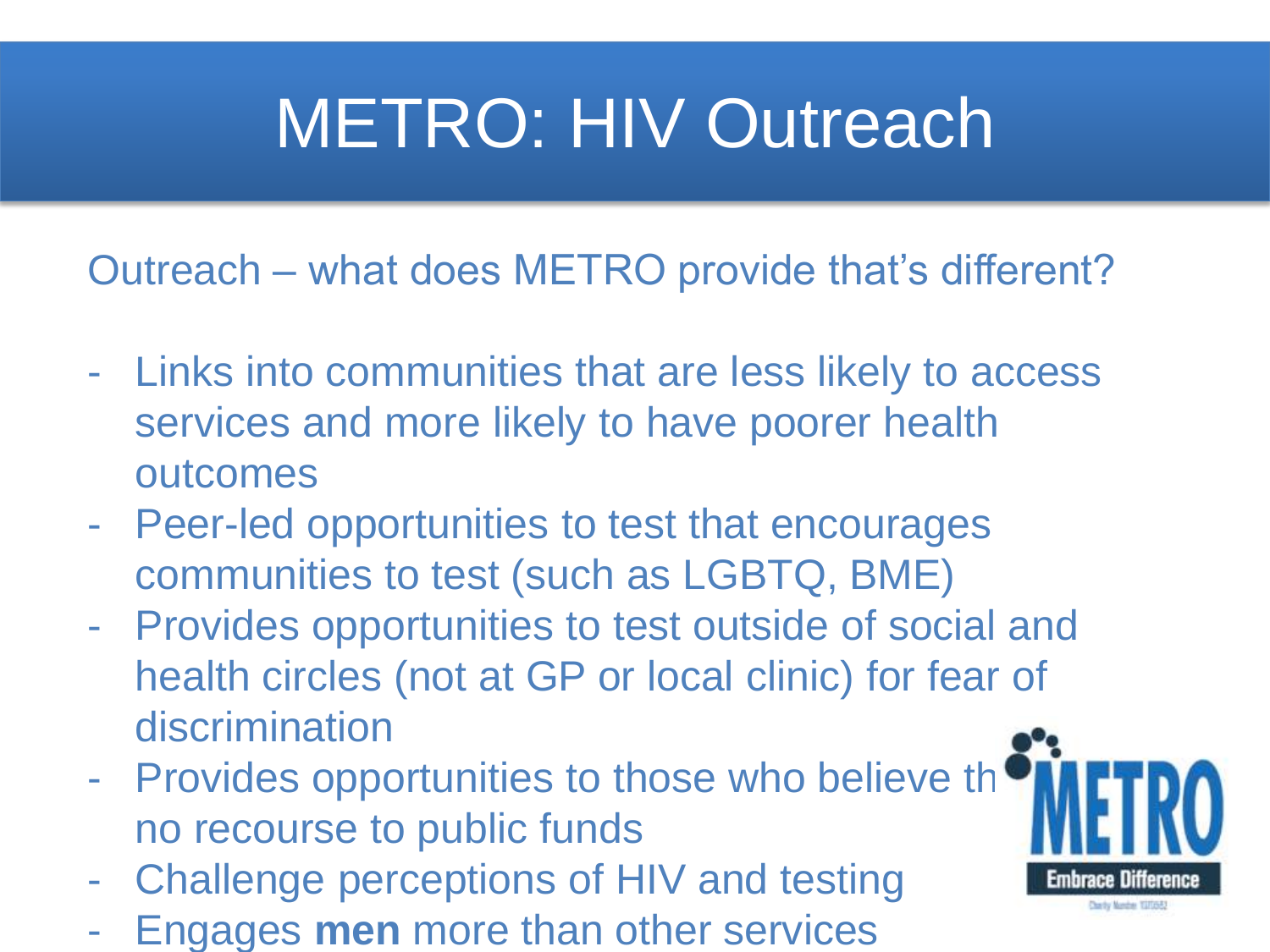# METRO: COMPLEMENTARY **SERVICE**

METRO complements NHS and other voluntary sector partners by:

- Engaging with clients in an opportunistic and relaxed manner encourages those who are 'servicephobic', primarily men.
- Offering a first-stop alternative to statutory services
- A gateway and introduction to NHS services as we refer, signpost and promote services
- Work with partner specialist groups e.g. HACQ<sup>o</sup>:

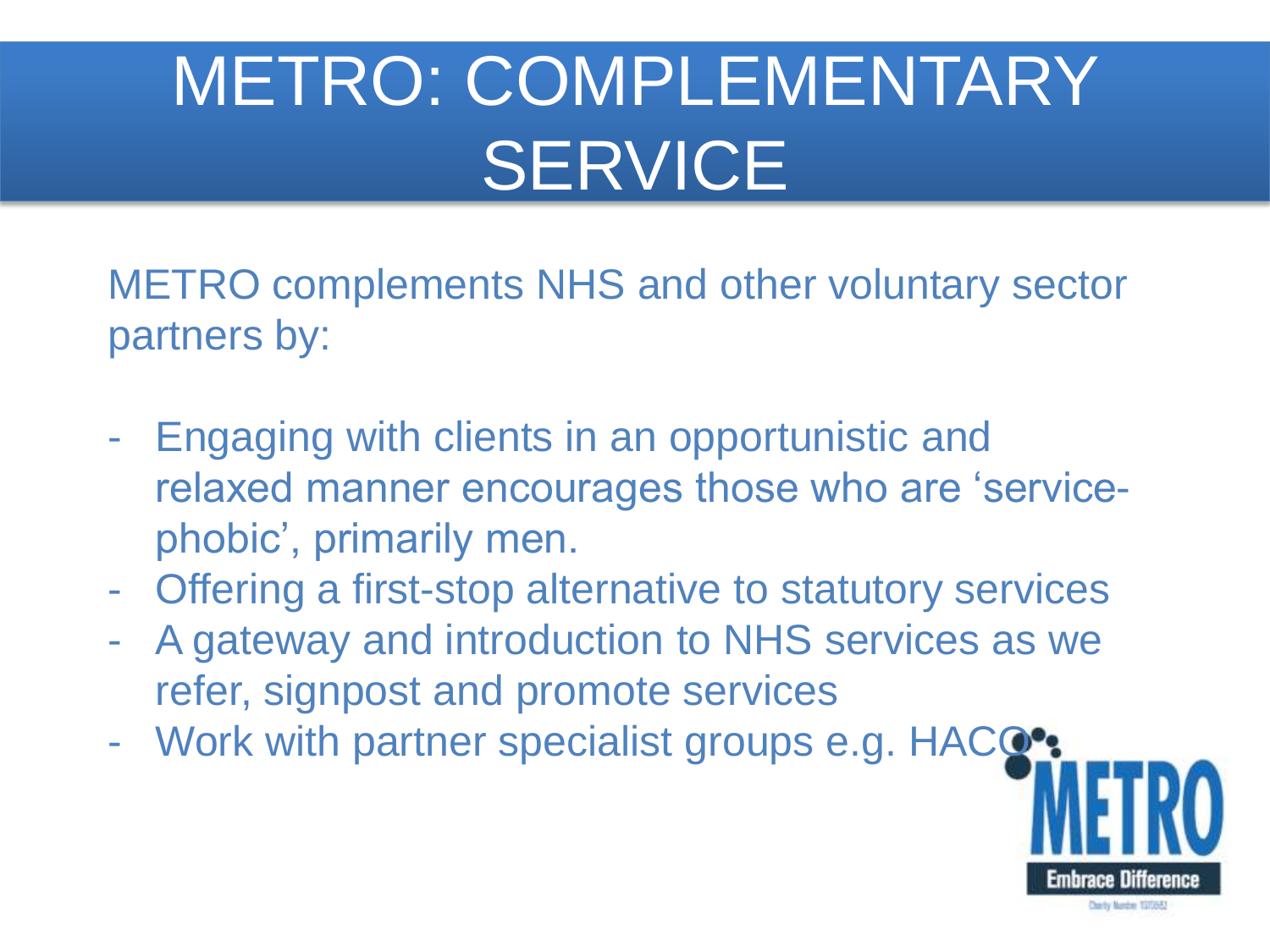| <b>DATE</b> | <b>VENUE &amp; SCREENS</b>         | <b>NUMBER</b>  |
|-------------|------------------------------------|----------------|
| 04/11/2014  | <b>DARTFORD HIGH STREET</b>        | $\overline{7}$ |
| 07/11/2014  | FOLKESTONE SANDGATE RD PRECINCT    | 17             |
| 08/11/2014  | <b>DOVER MARKET SQUARE</b>         | 12             |
| 14/11/2014  | <b>ASHFORD</b>                     | 24             |
| 15/11/2014  | <b>CANTERBURY CENTRAL POSITION</b> | $\overline{7}$ |
| 19/11/2014  | <b>SEVENOAKS</b>                   |                |
| 21/11/2014  | <b>MAIDSTONE</b>                   | 46             |
| 24/11/2014  | <b>MAIDSTONE</b>                   | 22             |
| 25/11/2014  | <b>MARGATE</b>                     | 18             |
| 28/11/2014  | <b>CHATHAM</b>                     | 44             |
|             | <b>TOTAL</b>                       | 198            |

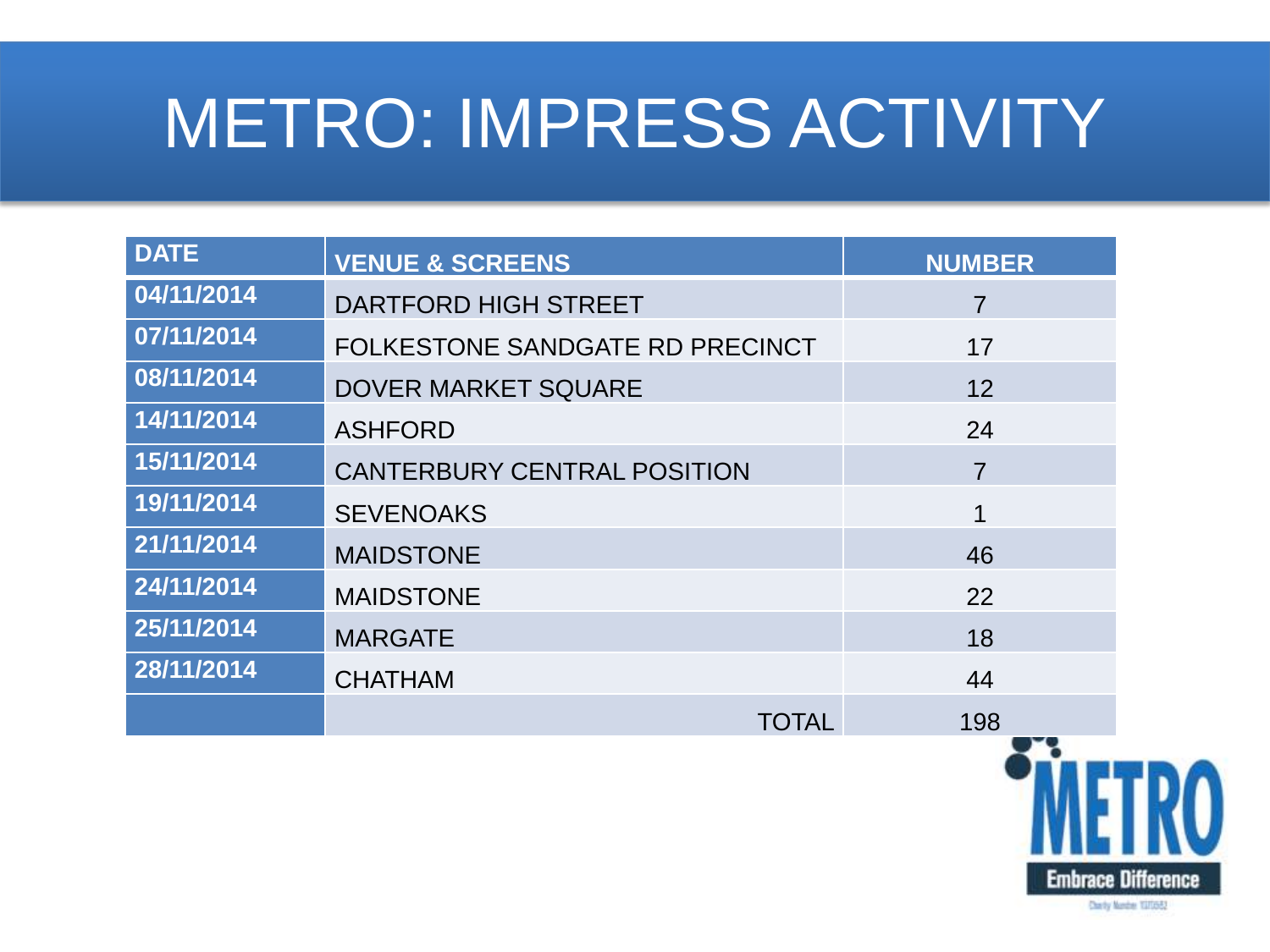

Charly Northe 137562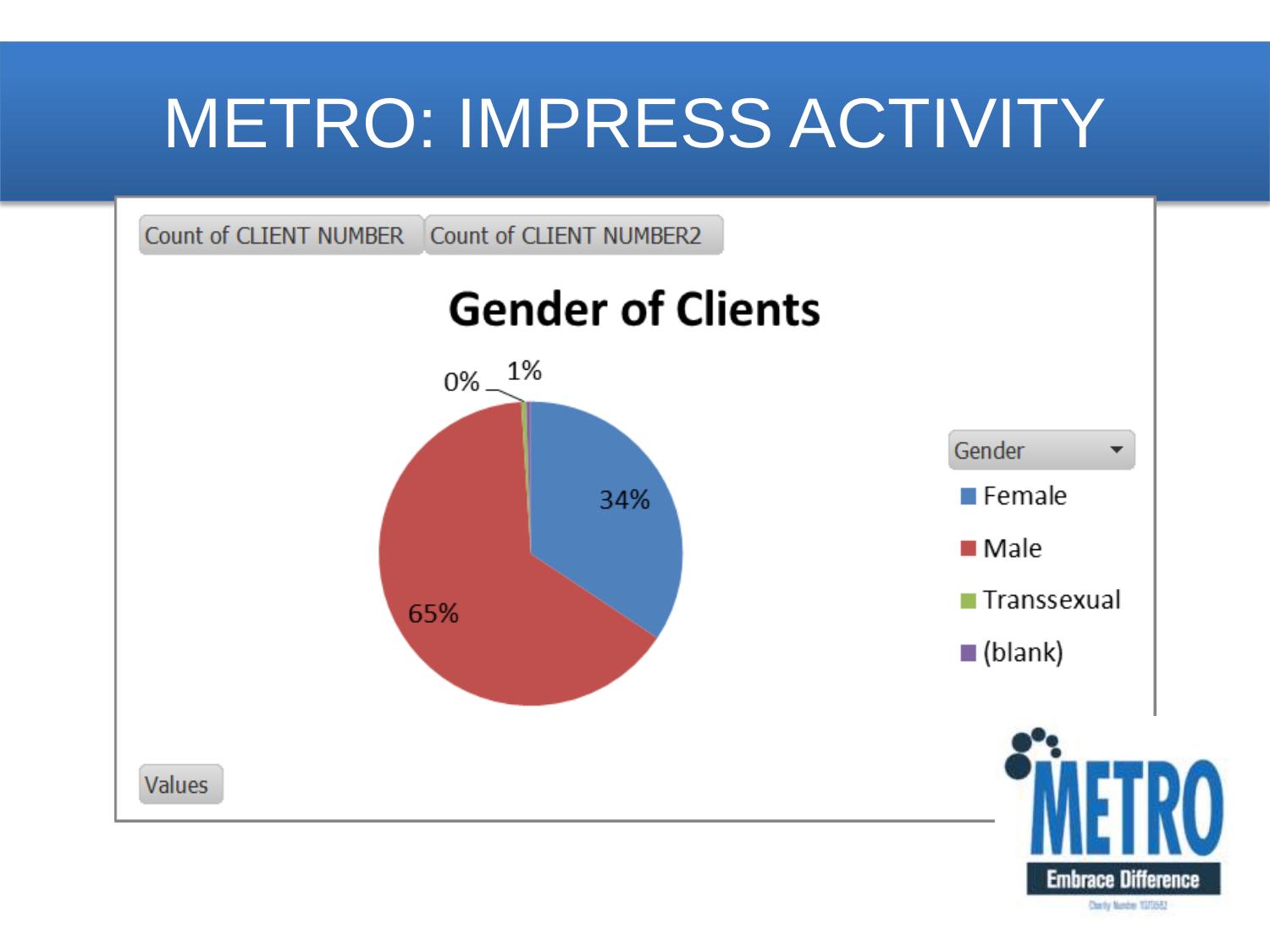| <b>ETHNICITY</b>             | <b>NUMBER</b>  | %       |
|------------------------------|----------------|---------|
| <b>White British</b>         | 139            | 70.20%  |
| <b>White - Other</b>         | 26             | 13.13%  |
| <b>Black African</b>         | 17             | 8.59%   |
| Pakistani                    | 3              | 1.52%   |
| <b>Asia - Other</b>          | 3              | 1.52%   |
| <b>White/Black Caribbean</b> | $\overline{2}$ | 1.01%   |
| <b>Not Stated</b>            | $\overline{2}$ | 1.01%   |
| <b>Black Caribbean</b>       | $\mathbf{1}$   | 0.51%   |
| <b>Chinese</b>               | $\mathbf{1}$   | 0.51%   |
| <b>White/Black African</b>   | $\mathbf{1}$   | 0.51%   |
| <b>Travelling Community</b>  | $\mathbf{1}$   | 0.51%   |
| <b>Black - Other</b>         | $\mathbf{1}$   | 0.51%   |
| <b>Other</b>                 | 1              | 0.51%   |
| <b>Grand Total</b>           | 198            | 100.00% |



| <b>SEXUALITY</b>    | <b>NUMBER</b>  | %       |
|---------------------|----------------|---------|
| <b>Heterosexual</b> | 163            | 82.32%  |
| <b>Bisexual</b>     | 17             | 8.59%   |
| Gay                 | 13             | 6.57%   |
| <b>Other</b>        | $\overline{2}$ | 1.01%   |
| <b>Lesbian</b>      | $\overline{2}$ | 1.01%   |
| N/A                 | 1              | 0.51%   |
| <b>Grand Total</b>  | 198            | 100.00% |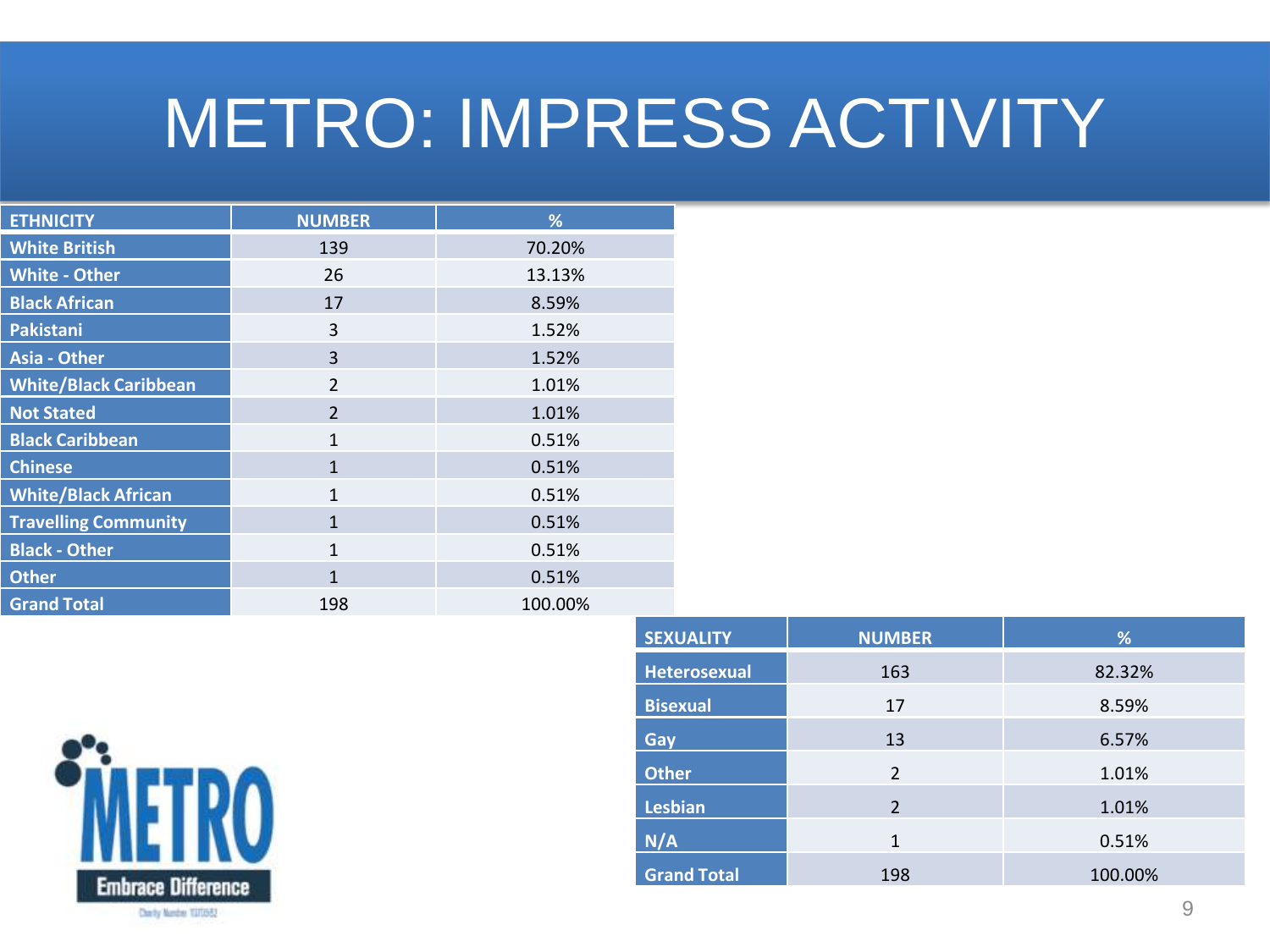No positive clients were identified through the outreach programme on this occasion however risk factors are high.

| <b>New Partner Last 3 Months</b>       | 61 | 31%  |
|----------------------------------------|----|------|
| 2 or more partners in 12 months        | 80 | 40%  |
| <b>Known HIV+ Partners</b>             | 10 | 5%   |
| <b>Partners not from the UK</b>        | 57 | 29%  |
| <b>IUD / Partners</b>                  | 15 | 8%   |
| <b>Medical Treatment outside of UK</b> | 22 | 11%  |
| <b>Blood Transfusion</b>               | 8  | 4%   |
| Gay / Bisexual                         | 34 | 17%  |
| Bought / sold sex                      | 13 | 6.5% |
| <b>Partners with above risks</b>       | 22 | 11%  |

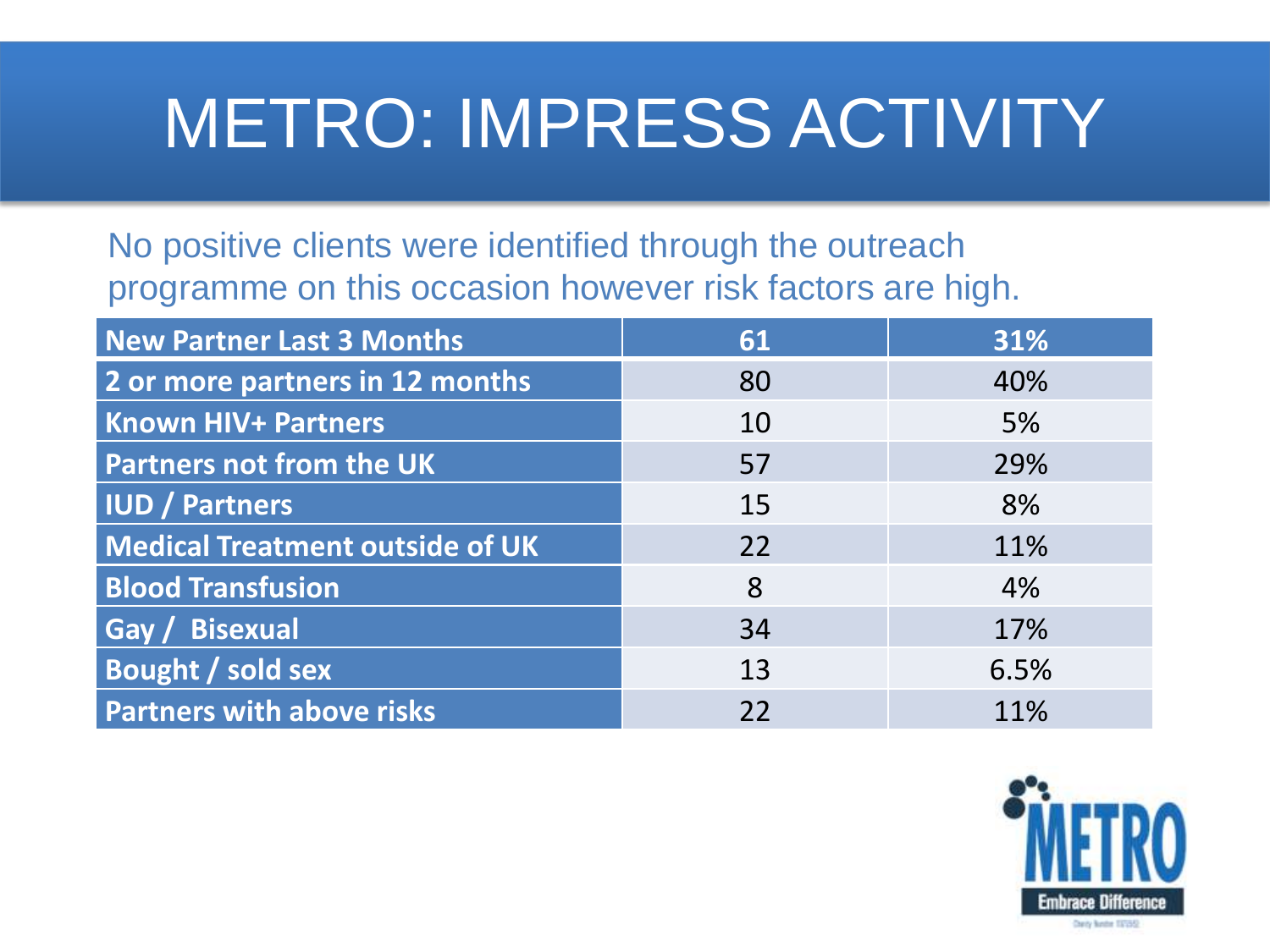#### METRO: SUMMARY

#### SUMMARY:

- Outreach in then community reaches those most at risk and those who are not regular attendees at statutory services
- Outreach reaches more men than statutory services
- Outreach can be a gateway to further services as promotion and education is a key factor of delivery
- Outreach is an important and respected element of the health models and we complement the local provision